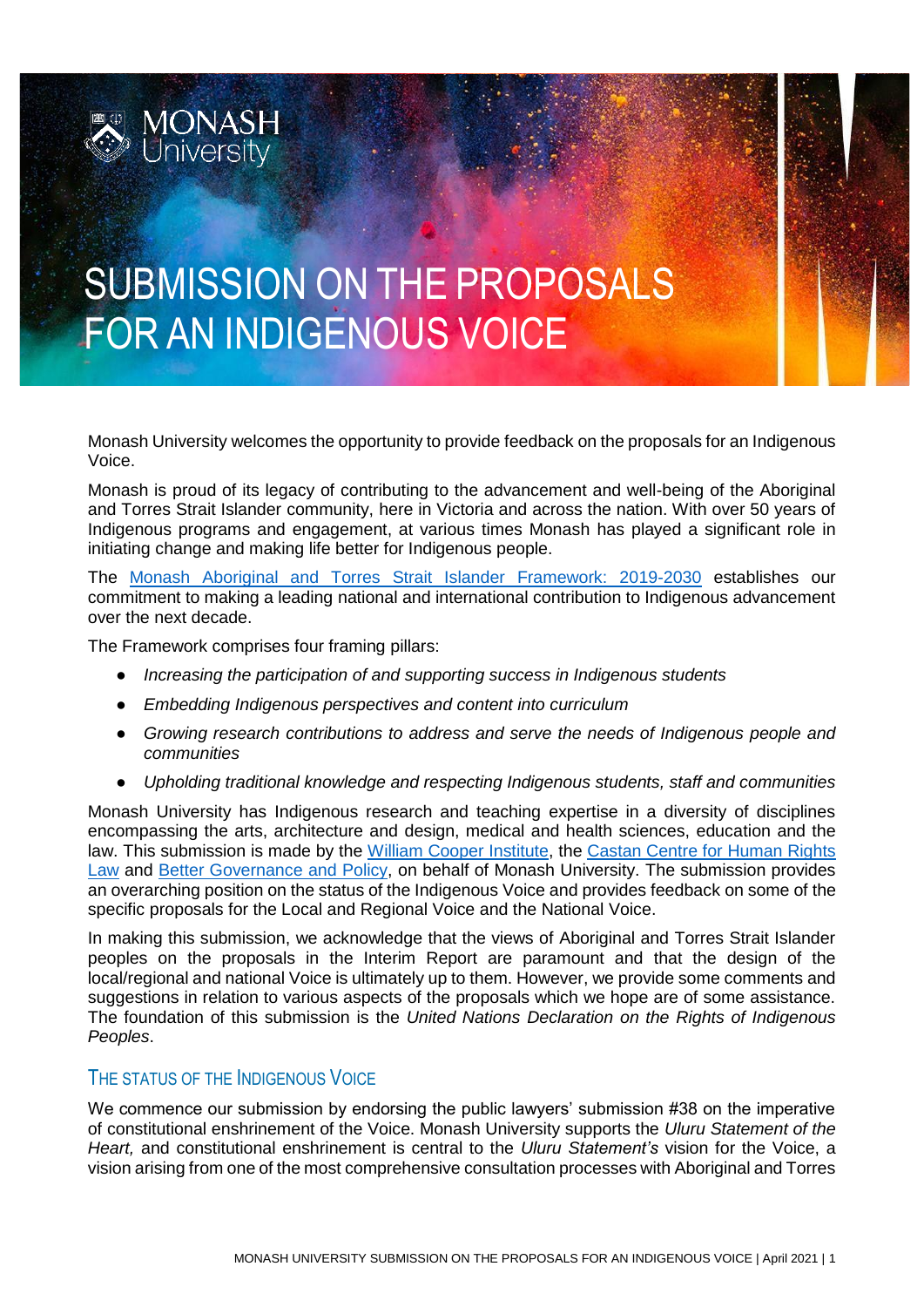Strait Islander peoples seen in this country to date.<sup>1</sup> With this front of mind, it is Monash's position that a referendum is needed to ensure a Voice to Parliament that is protected by the *Constitution*. Anything less would be an example of the Australian government listening to but not hearing the clear and unambiguous voices of Aboriginal and Torres Strait Islander peoples.

Without constitutional recognition, the Voice has less ability to meaningfully influence proposed laws and policies, and remains at the mercy of changes in Government. The purpose of enshrining the Indigenous Voice in the *Constitution* is to empower Indigenous people in their own right, regardless of the mechanisms that follow. This fundamental commitment to hearing Indigenous voices and the empowering of communities is needed regardless of the legislative framework and processes put in place to facilitate it. We urge that the *purpose* of the Voice not be lost in the process of establishing processes and mechanisms.

Having expressed its support for the *United Nations Declaration on the Rights of Indigenous Peoples,* the Australian Government has an obligation under international law as a matter of human rights and not merely as policy to improve the lives of Indigenous peoples and ensure their selfdetermination. The status of the Indigenous Voice should reflect this obligation.

While that is our primary position, we participate in good faith with the Voice Co-Design public consultation process and the Interim Report with the following submissions.

# LOCAL AND REGIONAL VOICE

1

While much of our feedback provided below relates to *process*, we return to our key point of *purpose.*  The key to success for the Local and Regional Voices is a clarity of purpose. In the view of Monash University, the most important consideration will be whether the Local and Regional Voices can play a genuine role in achieving the outcomes sought in the *Uluru Statement.*

# Formation of Local and Regional Voices

The concept of establishing local community mechanisms for input, in the form of Local and Regional Voices, is supported. We agree that local control of local representation is fundamentally important and one element of ensuring Indigenous self-determination. However, the proposed approach to 'give communities flexibility to tailor Local and Regional Voice arrangements' raises some concerns, both in terms of process and outcomes.

When it comes to establishing representative structures, communities have different capabilities. In light of the situation on the ground with the communities concerned, it is important that communities be assisted to choose an effective form of representation that is suitable for them. This does not mean they should be left entirely on their own to make the decision which may undermine both the process and the outcome. The kind of assistance that may be needed is a model/s or standard structure/s which communities may use as a starting point and adapt to their own needs, in a timely manner. It should not be too prescriptive. Leaving communities without this kind of assistance with deciding 'how best to organize themselves' may set some up to fail. The assistance should be linked to a timeframe for establishing the representative structure.

We do not see the need for representation on Local and Regional Voices to be caught up in convoluted and complicated processes. We suggest that there is no need to 'start again', when there are good examples that can be replicated. We point to the process to establish representation on the Victorian Treaty Advancement Commission as an example of obtaining good representation while respecting Aboriginal Communities.

<sup>&</sup>lt;sup>1</sup> Final Report of the Referendum Council (30 June 2017) 10. See also Megan Davis, 'The Long Road to Uluru – Walking Together: Truth Before Justice' (2018) 60 *Griffith Review* 13.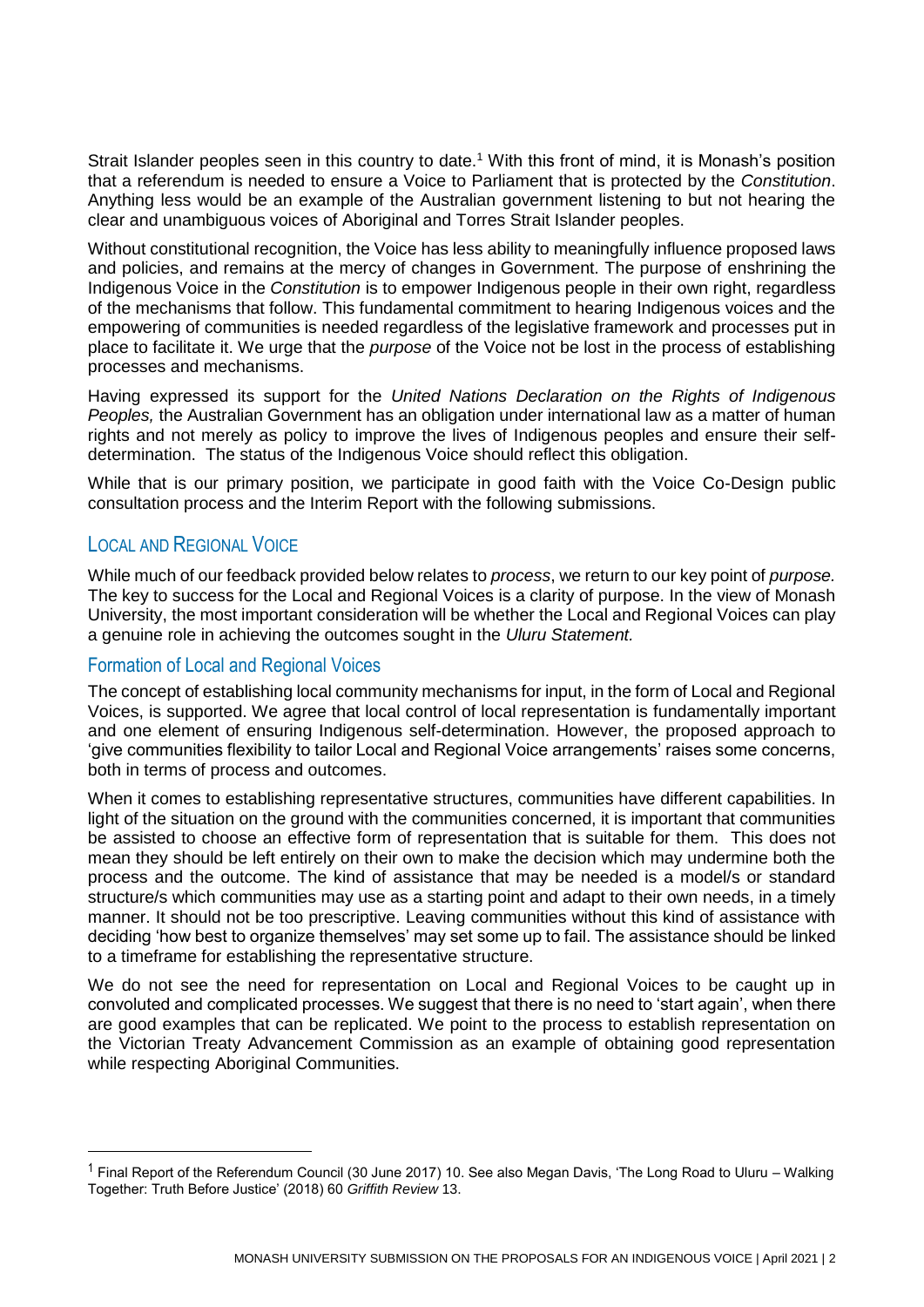Beyond the establishment phase, a lack of consistency across each Local and Regional Voice, in terms of its approach to consultation and representation, may result in uneven and inequitable community feedback and representation to the National Voice.

In summary, the formation of local and regional representative structures will often require support and assistance for the Indigenous communities concerned. This should be seen to be a government responsibility that is linked both the purposes of the Voice and ensuring the right to Indigenous selfdetermination. The formation of representative structures must be properly resourced and supported by government upon the basis of Indigenous input and advice.

#### Number of Local and Regional Voices

The Interim Report proposes between 25–35 Local and Regional Voices and is seeking views on whether this figure should be closer to one end or the other. However, it does not appear to contemplate fewer than 25 or more than 35. Limiting the number of Local and Regional Voices to 35 risks undermining the diversity of communities across Australia and may not in fact be flexible enough to accommodate the wide spectrum of Aboriginal and Torres Strait Islander Community voices.

#### Local and Regional Voice Principles

The principles articulated in the Interim Report are supported, however there needs to be greater emphasis on self-determination across all principles. Processes should also ensure that Indigenous knowledge is protected from (mis)appropriation where appropriate. Accordingly, pursuant to the 'Data and Evidence-based Decision Making' principle, Communities need to be 'supported to collect, manage *and control access to* their own data.'

# NATIONAL VOICE

1

#### 'Obliged' to consult v 'expected' to consult?

The advisory role of the Voice is articulated in the Interim Report, however there is a lack of clarity as to what role the Voice would have in practice. Language in the Interim Report such as *'*the National Voice *could* provide advice …'; and 'The Parliament and the Australian Government *would be expected to…';* does not inspire confidence. There is no statement that the government must consider the input of the Voice in good faith, which is surely an absolute minimum requirement. Expectations for how the Government and Parliament will *use* what it hears through the Voice needs to be clearly articulated.

One purpose of the Voice process is to give effect to a relationship of respect between Indigenous peoples and government. The respect must necessarily be mutual. It is in the nature of an exchange in which the government recognises the special position of Indigenous peoples in the Australian historical and contemporary context and Indigenous peoples recognise the function of the Australia's government under the *Constitution*. (This reciprocity can only be fully effective if the Voice is enshrined in the *Constitution*, but this is a separate point.) Unless the Voice process, even if legislative, contains some obligation to consider on the part of the government, the objective of ensuring mutually respectful relations is undermined. It is our position that consultation needs to be both meaningful and timely. Parliament should not pass legislation affecting Aboriginal and Torres Strait Islander peoples prior to receiving advice from the Voice. To do so would be disrespectful to the Voice, and to the Australian people who supported its establishment. It would also make a mockery of any assertions that its advice will be taken seriously and have an impact.<sup>2</sup>

<sup>2</sup> See eg Daniel Reynolds, Winsome Hall and George Williams, Australia's Human Rights Scrutiny Regime' (2021) 46(1) *Monash University Law Review* 256, 264-7, where the authors note that tight time frames have prevented reports of the Parliamentary Joint Committee on Human Rights from being tabled prior to the associated legislation being passed.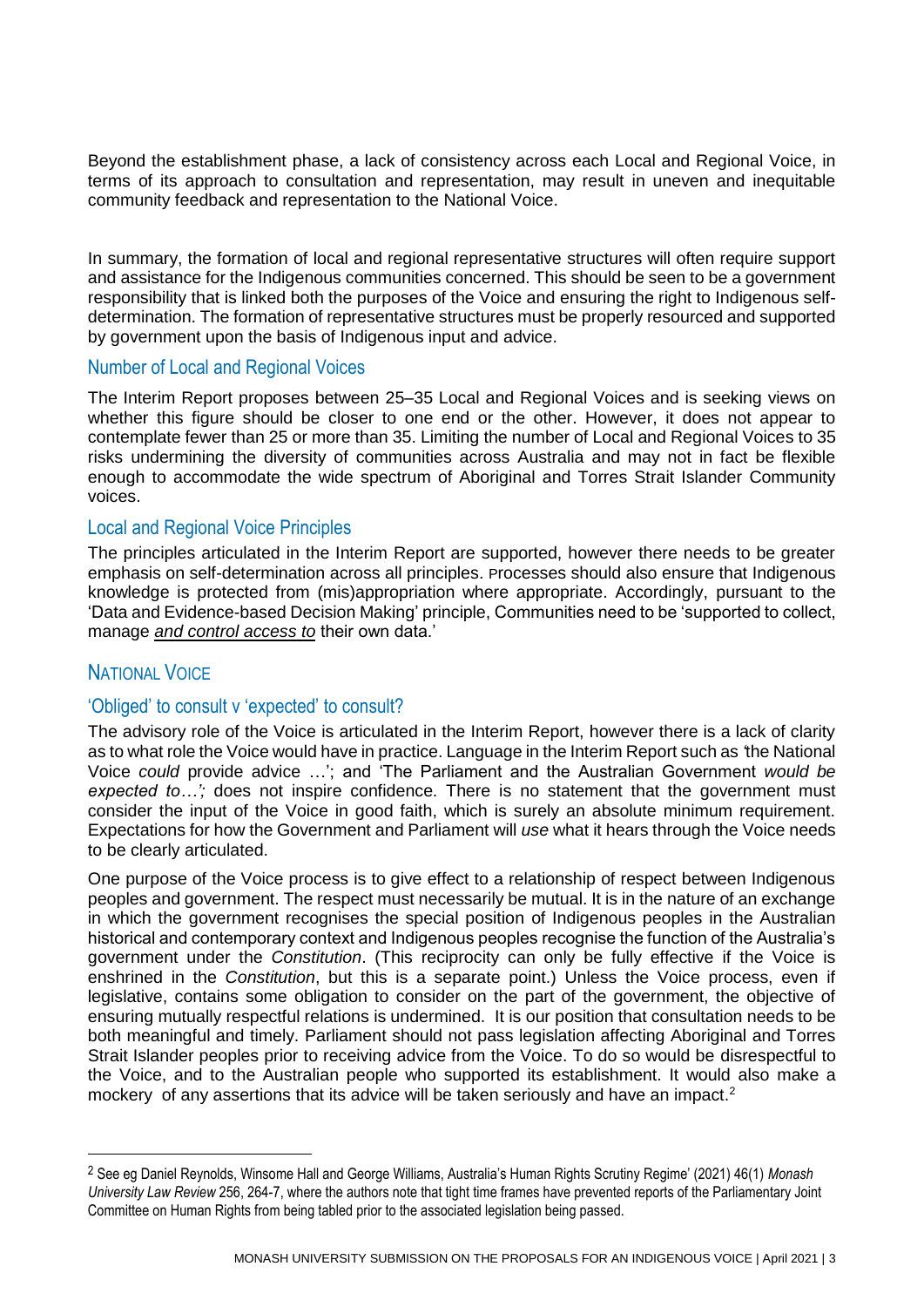It needs to be clear when there is an *obligation* to consult. The concept of an *expectation* to consult should be abandoned. It does not show respect to First Nations peoples. In fact, one must query why there is a need for such a distinction, given that a failure to consult could not be challenged in court.<sup>3</sup> The distinction between an obligation and an expectation presents a 'hierarchy of consultation', where the failure to fulfil an obligation to consult could be seen as morally more egregious than where there is only an expectation to consult (which could be seen as merely aspirational). Such a distinction may promote a practice whereby a bill is deliberately constructed to avoid it being considered as one on which there is an obligation to consult.

We have a concern that, as currently proposed, the National Voice is a 'toothless beast'. Given that it can only provide non-binding advice which the government is not obliged to consider, it is unclear how this differs from other forms of 'community consultation' that may or may not have any influence over outcomes. In the absence of a constitutionally enshrined status and a clearly articulated role, we question the power of the Voice in affecting real change in terms of legislation and policy reform.

#### **Representation**

It is proposed in the Interim Report that the size of National Voice be a maximum of 18 members selected by Aboriginal and Torres Strait Islander peoples, with two additional members appointed by the Minister. The first point to note about the proposal for ministerial appointments is that it has the potential to undermine the independence of the Voice, even if made with the agreement of the National Voice members. The legitimacy and cultural authority of the Voice depends on it being free from, and *the appearance of being free from* any government influence, no matter how well meaning or qualified the ministerial appointees might be.

A further issue is that one of the reasons given for having ministerial appointments is to fill any skills gap. Rather than have ministerial appointments, it would be more appropriate to provide any necessary skills training to members of the Voice. This, in fact, is noted in the Interim Report (@ 40), therefore it appears unnecessary for there to be any ministerial appointments.

Another reason given for having ministerial appointments is to 'resolve issues of demographic balance, for example, providing additional representation for remote areas if needed.' <sup>4</sup>The fact that this is a potential issue to be resolved highlights an inherent problem with limiting the size of the National Voice to a maximum of 20. If the National Voice were larger, it likely would not encounter this problem.

Further, the proposal to limit the National Voice to no more than 20 members on a state and territory basis risks distorting the diversity of Aboriginal and Torres Strait Islander communities. State based representation does not reflect the diversity, location and size of Aboriginal and Torres Strait Islander communities. The Interim Report does acknowledge the smaller size of the ACT and Torres Strait Island populations by allocating them only one member on the National Voice, but fails to acknowledge some significant differences between the other states. For example, according to the 2016 ABS census, NSW has an estimated 265,685 residents who identify as Aboriginal and/or Torres Strait Islander, whereas Tasmania has only 28,537 Aboriginal and Torres Strait Islander residents.<sup>5</sup> Although it is important that those states with larger Indigenous populations don't 'drown out' the voices of those with smaller Indigenous populations on the National Voice, it is important that the National Voice reflect, as far as possible, the various Local and Regional Voices. This may not be possible, for example, in NSW or Queensland if membership from those states is limited to two. We therefore recommend that the membership of the National Voice be raised to enable a more accurate representation of the diversity of Aboriginal and Torres Strait Islander interests across Australia.

<u>.</u>

<sup>3</sup> Submission #633 Arnold Block Leibler, 5-6. Indigenous Voice Co-design Interim Report (2020) 32, 51

<sup>4</sup> Indigenous Voice Co-design Interim Report (2020) 39.

<sup>5</sup> [https://www.abs.gov.au/statistics/people/aboriginal-and-torres-strait-islander-peoples/estimates-aboriginal-and](https://www.abs.gov.au/statistics/people/aboriginal-and-torres-strait-islander-peoples/estimates-aboriginal-and-torres-strait-islander-australians/latest-release)[torres-strait-islander-australians/latest-release](https://www.abs.gov.au/statistics/people/aboriginal-and-torres-strait-islander-peoples/estimates-aboriginal-and-torres-strait-islander-australians/latest-release)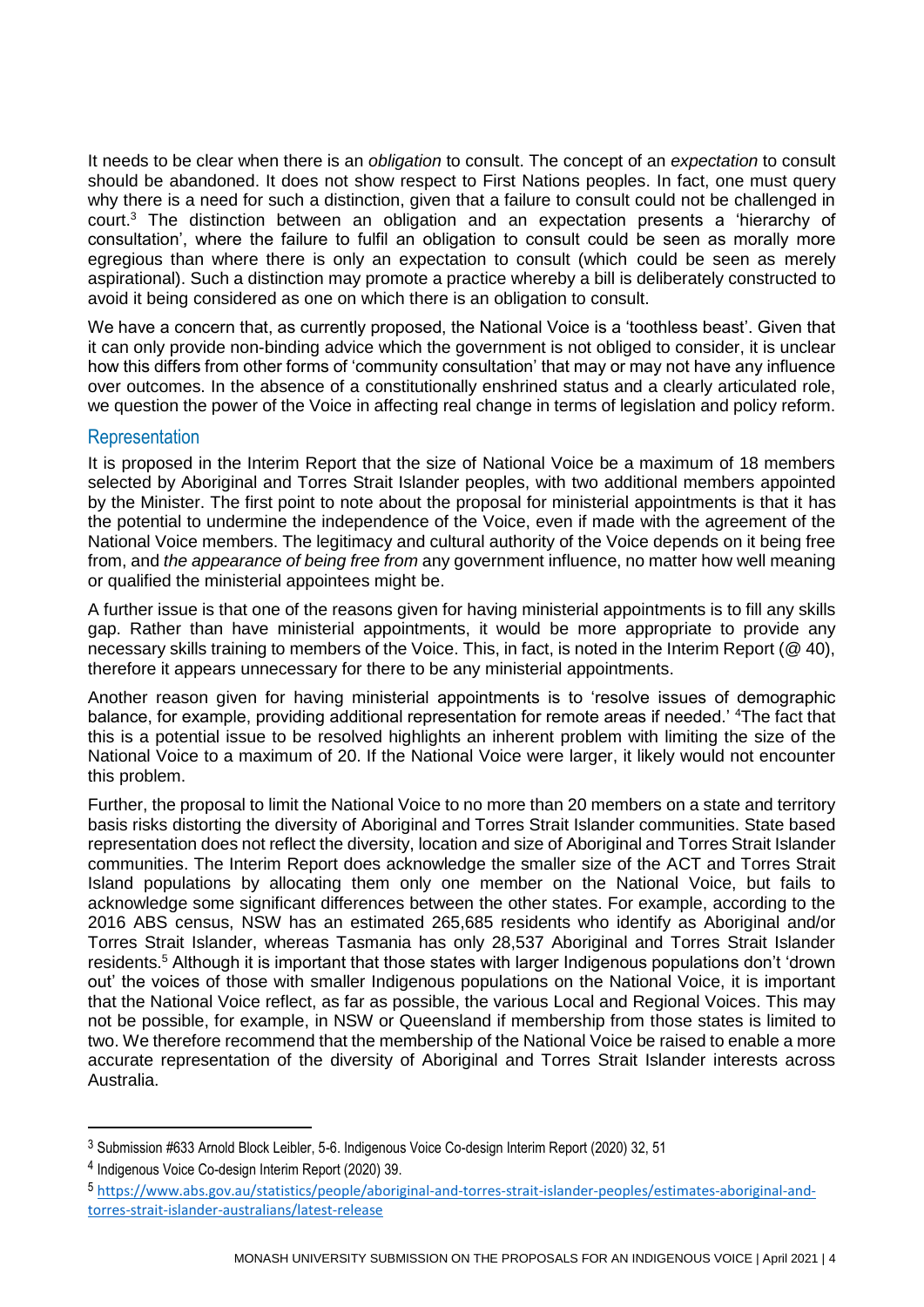It is also unclear how utilising state boundaries would fit with the proposal to have between 25–35 Local and Regional Voices. State and territory boundaries do not necessarily align with Indigenous community boundaries. For example, some native title determinations and the traditional country of First Nations peoples straddle a state or territory boundary, eg Yorta Yorta (Vic/NSW), Miriurung Gajerrong (WA/NT). Some well-established regional organisations also straddle state boundaries, for example the Murray Lower Darling Rivers Indigenous Nations which extends from New South Wales into northern Victoria. As it currently appears in the Interim Report, for Local and Regional Voices to be able to choose their state representatives, they themselves would have to be within a state or territory boundary.

The rationale that 'selecting members based on states may better facilitate engagement with them by the National Voice members' also does not acknowledge that National Voice members, by virtue of the very existence of the states and territories, would likely be familiar with the services provided by the state or territory in which they live, particularly given the unlikelihood of having no state or territory without a resident on the National Voice.

Ultimately, the National Voice should reflect, as far as practicable, the way that Aboriginal and Torres Strait Islander peoples organise themselves socially and as political units, rather than be required to conform to the colonial structures imposed on them. This would be an important recognition of Indigenous self-determination and would be evidence of the Australian polity's support of the *United Nations Declaration on the Rights of Indigenous Peoples,* in particular articles 3, 5, 18 and 19, being put into action.

It is imperative that the Voice structures be representative of all of the First Nations communities concerned. Traditional authority structures should be respected. There should be a balance of members from the Eldership, young emerging leaders, traditional owners, men and women and so on. This is not inconsistent with choosing members by election, but it will be necessary to identify sub-categories such as those mentioned into which candidates must fall. There are examples of First Nations representative structures having members chosen by election which are representative in this way.

We support a mandated gender balance in the National Voice. It is important that women are not portrayed as an inherently vulnerable group, but as equal participants. As June Oscar notes in the landmark report produced by the Australian Human Rights Commission in December 2020, 'our women on the ground know what they are talking about, that they are leaders, survivors, teachers and healers. They carry with them a wealth of inherited, lived and learnt expertise'. She goes on to say, 'our women's voices need to be elevated to the spaces of decision-making, because what they know matters in forming meaningful and effective policy and legislation.'<sup>6</sup> Given this, a gender balance should also be reflected in the Local and Regional Voices.

We also support the inclusion of permanent youth and disability advisory groups. What is missing, however, is a mandated permanent Elders group. The mandated inclusion of such a group would reflect the vitally important role of Elders under traditional law and custom, and would increase the legitimacy and cultural authority of the National Voice.

# Eligibility criteria to stand as a candidate

1

Aboriginal and Torres Strait Islander peoples are the most highly incarcerated peoples on the planet, therefore it is important to ensure that the eligibility criteria for membership of the Voice (both National, and Local and Regional Voices) do not unduly preclude a person from becoming a member of the Voice. Indeed, as Dr Larkin notes in her submission 'those who have direct experiences with systemic issues in the criminal justice system and who understand how they continue to silence First

<sup>6</sup> Australian Human Rights Commission, *Wiyi Yani U Thangani (Women's Voices): Securing our Rights, Securing our Future Report* (December 2020) 10.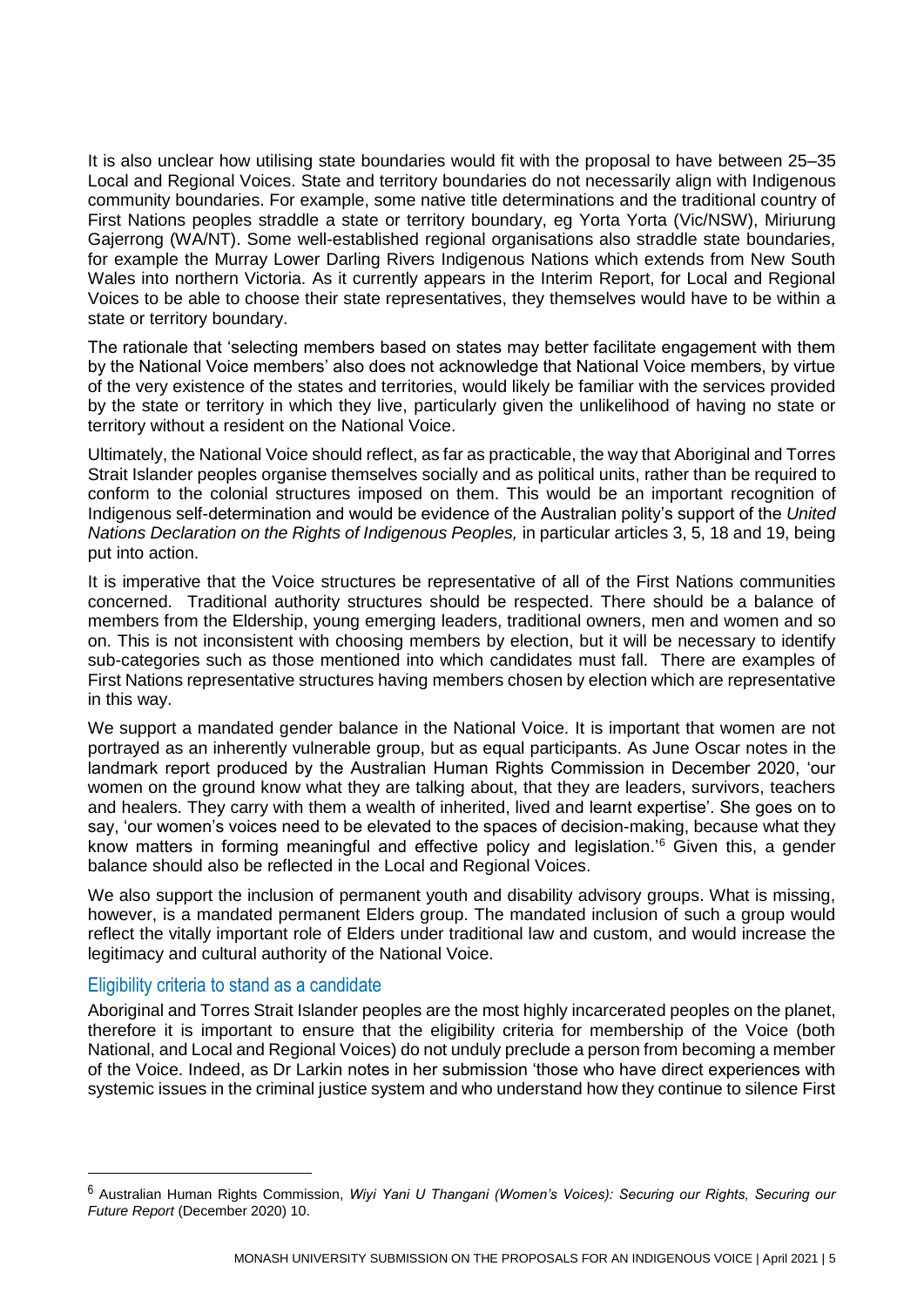Nations voices, are some of the most important people to have a seat at the decision-making table, so the real work and reform can begin.'7

<sup>7</sup> Submission #406, 8.